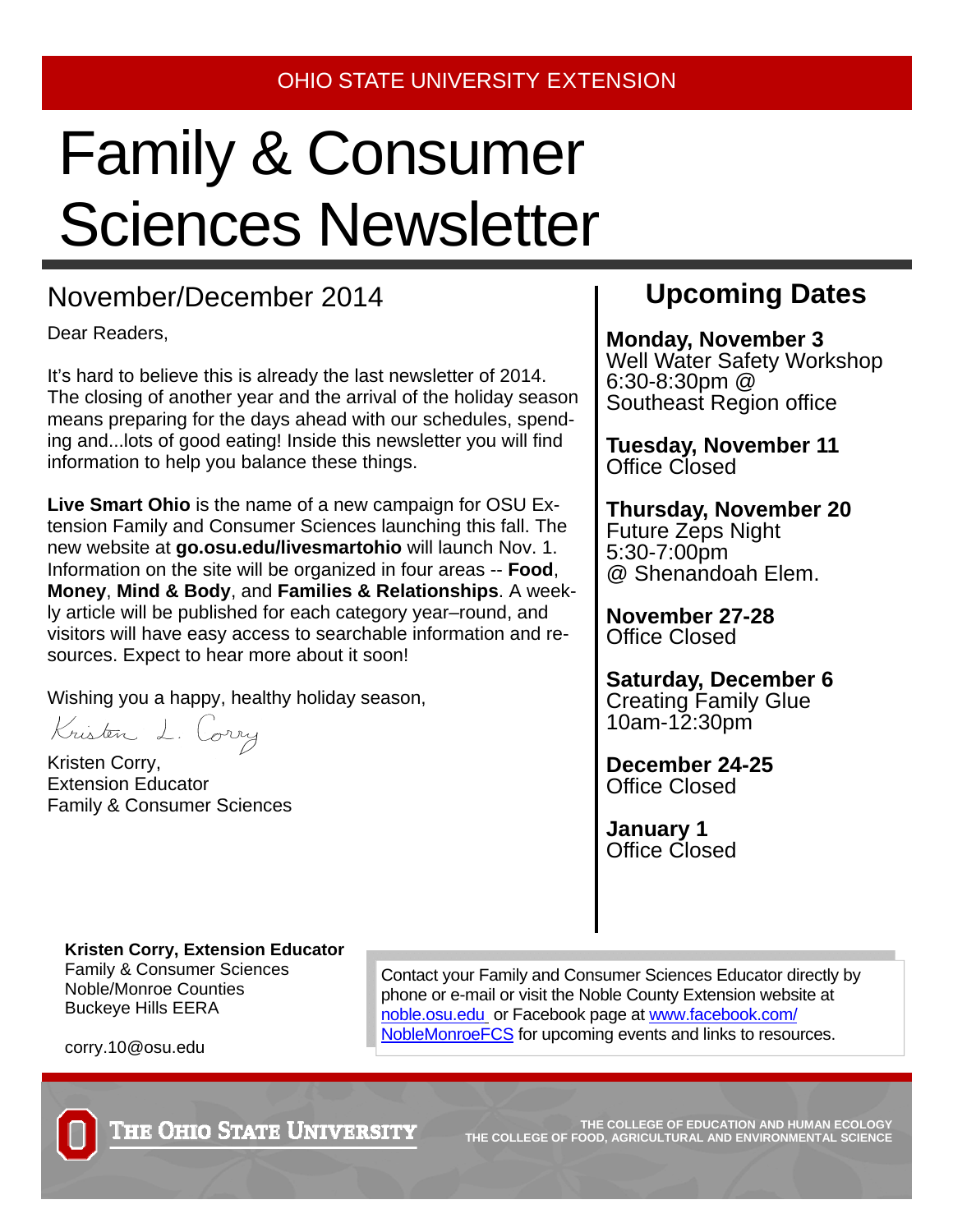### **Raising Kids Holiday Gifts When Parents Are Divorced**

*Rose Allen, Extension Educator , University of Minnesota Extension* 

#### **How can mothers and fathers who parent apart approach holiday giving?**

**Let's begin with gifts for the child.** Ideally, both parents can communicate with each other about their child's wants and needs. *Wants* are those things she says she can't live without, but you know aren't necessary to sustain life such as a new video game, the doll that grows hair or a trip to Disneyland. Needs on the other hand, are those things that are necessary to have — a new pair of boots for winter, underwear, a new backpack for school and a host of other items that can't be avoided and chip away at the family budget.

Once the wants and needs are determined, the parents can decide who will purchase which items from both lists. Balancing wants and needs is also much easier on each parent's budget — and children will benefit from having some of the items they have on their wish list and others they will use every day. Sometimes a child's needs are different at each household. In this case, the child may want to make a list for each parent of what they wish for and the parents may decide individually what to give.

Parents who parent apart can and do encounter pitfalls. Trying to be the parent who spends the most money on your children's gifts can turn giving into a contest where each parent tries to out do the other with lavish and not very useful gifts. This is no gift for your child — giving your child too much, too soon, that doesn't meet their real needs, is a set up for overindulgence.

Criticizing the other parent's gift challenges your child's sense of loyalty to the other parent. When a child can't enjoy a gift because of your hostility, you are undermining your child's relationship with both of you. Be supportive, even if you don't share their excitement.

Sometimes gifts are specific to a particular household, and should stay there. However this isn't always the case. Remember, the gift is your child's and they should be able to enjoy it at both homes. This is particularly true when the gift helps comfort your child.



**In addition to gifts for the children, parents should discuss gifts the children can give to each parent.** If communication between parents is difficult, give your child different examples of how they can give to you and/or your family. Some ideas may be personalized coupon books for fun activities together; having your child come up with a new tradition for a specific holiday or occasion; breakfast in bed or a meal together. Remember, it's important to teach children that giving is not about the monetary value of the gift, but the thought and sentiment behind the gift.

We all want our children to learn the art of giving. It's important for parents to encourage children to give gifts to the other parent, as well as family members related to their other parent. This may mean helping them think about what to give, providing a reasonable budget and shopping with your child. For young children who make gifts in school, talk with the teacher about allowing your child to make two items.

Article originally published online at Parents Forever™. Revised December 2009; reviewed January 2012

Source: Allen, R., Neil, McCann, E., Musich, J., and Tralle, M. (2010). *Parents Forever: The impact of divorce on children parent handbook*. St. Paul, MN: University of Minnesota Extension.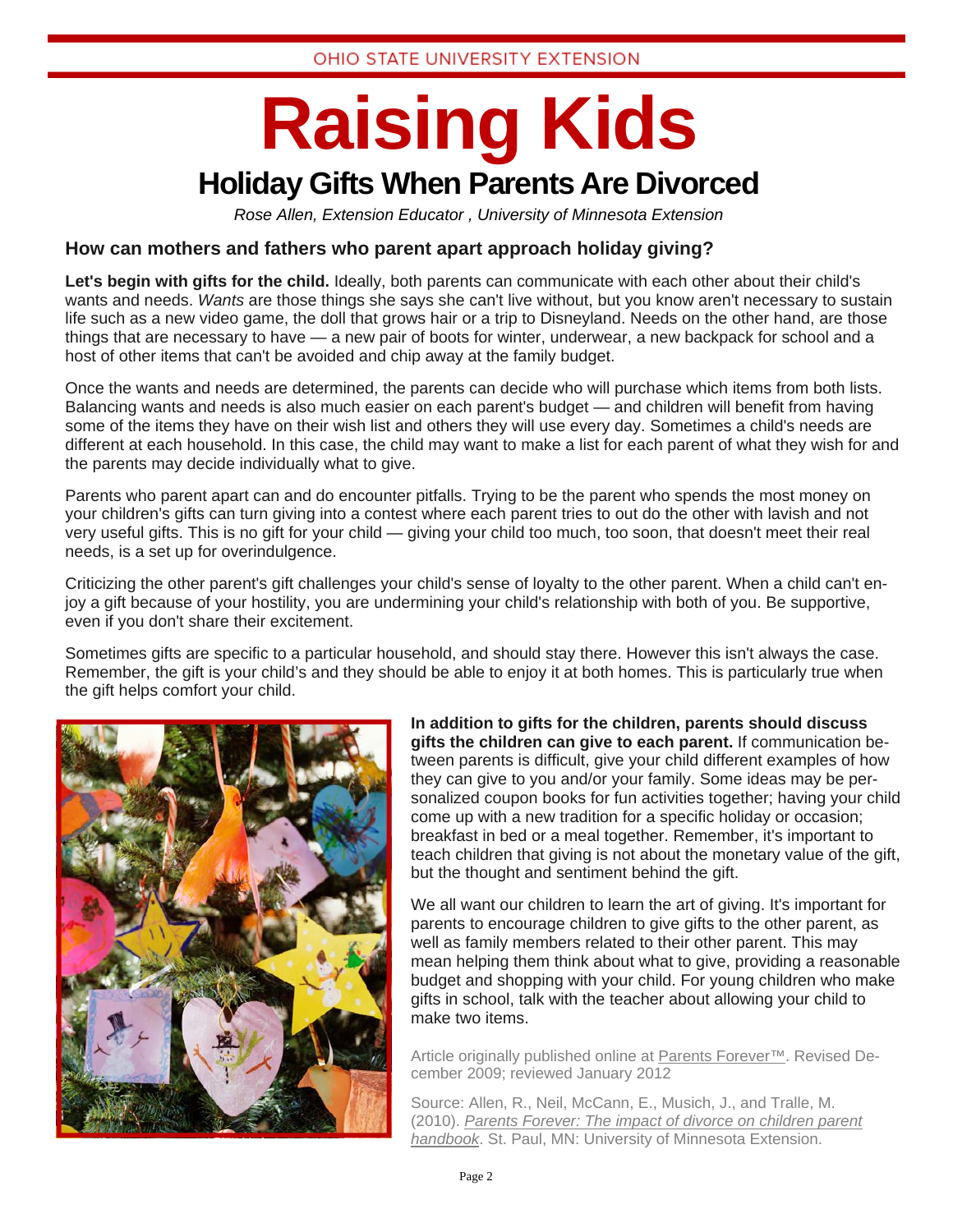### **Eating Right Season's Eatings**

Towards the end of the year, we really do celebrate a holiday "season" because we have holidays occurring right in a row from October to January. Many of the holidays that take place at the end of the year have a heavy focus on food– especially high-calorie foods full of added sugars and rich in fat. Holidays also bring many extra gatherings, social events, shopping, and eating out which leave us with even less time for healthy lifestyle habits like exercise.



Since research shows that weight gained during the holidays doesn't usually come off later in the year, it is important to focus on "weight maintenance" through quality diets and physical activity during the holidays. This not only helps our waistlines, but also helps us to manage other health conditions like diabetes and heart disease.

Stress causes our bodies to stay in a constant state of "fight or flight". In response, our bodies release hormones that effect the way our bodies release and use glucose. This can cause blood sugar levels to remain high and be more difficult for people with diabetes to manage. Staying active, swapping for healthier options and watching portion sizes can help.

#### **Stay Active**

Balance the calories you take in with calories burned. It takes 30 minutes of vigorous walking to burn 230 cal.

#### **Modify Recipes**

Reduce the sugar: use less or replace with an artificial sweetener Reduce the fat: substitute eggs with egg whites or hearty-healthy oils for butter Reduce the sodium: choose "low-sodium" ingredients, use herbs and spices for flavoring Increase fiber: add fruits, vegetables, and whole grains to recipes

#### **Control Portions**

If you're not controlling what's in a food, you can control *how much* you eat.

#### **Apple Stuffing**

Serves  $16$  (1 serving =  $1/2$  Cup)

#### **Ingredients**

 $\frac{1}{2}$  cup diced onion  $\frac{1}{2}$  cup diced celery

2 cups low sodium broth 1 box low sodium stuffing mix 1 ½ cups whole grain quick cook (minute) rice 1 Tbs olive oil 1 cup thin sliced apple (1 medium)

#### **Directions**

- 1. In a medium sauce pan, combine 1 cup water with  $\frac{1}{2}$  cup low sodium broth and bring to a boil.
- 2. Stir in low sodium stuffing mix, cover, and set aside.
- 3. In a separate medium sauce pan, bring  $1\frac{1}{2}$  cup low sodium broth to a boil.
- 4. Stir in rice, cover and reduce heat and simmer 5 minutes. Set aside.
- 5. Add olive oil to a large skillet. Sauté apples, onion, and celery until tender.
- 6. Stir together stuffing, rice, and apple/onion/celery mix. Serve.

Source: *Dining With Diabetes During the Holidays by OSU Extension*

This is one of my favorite *Dining With Diabetes* recipes. The apples add fiber and flavor without standing out, and the brown rice makes it a nice consistency. –Kristen

| Nutrition<br>Serving Size 1/2 cup cup (1g)<br>Serving Par Container 16 | <b>Facts</b>          |
|------------------------------------------------------------------------|-----------------------|
| Languat Per Serving                                                    |                       |
| Caleries 79                                                            | Calories trom Fat 6.5 |
|                                                                        | % Daily Walance       |
| Tetal Fat 0.7g                                                         | 1%                    |
| Saturated Fail@                                                        | Øš.                   |
| Trans Fat Og                                                           |                       |
| <b>Cholesterol Omo</b>                                                 | 95                    |
| <b>Sadium 155mo</b>                                                    | 6%                    |
| <b>Tatal Carisolrydrate 18g</b>                                        | 5%                    |
| Distary Fiber 1g                                                       | 4%                    |
| Sugara 2g                                                              |                       |
| Pretein 2p                                                             |                       |
|                                                                        |                       |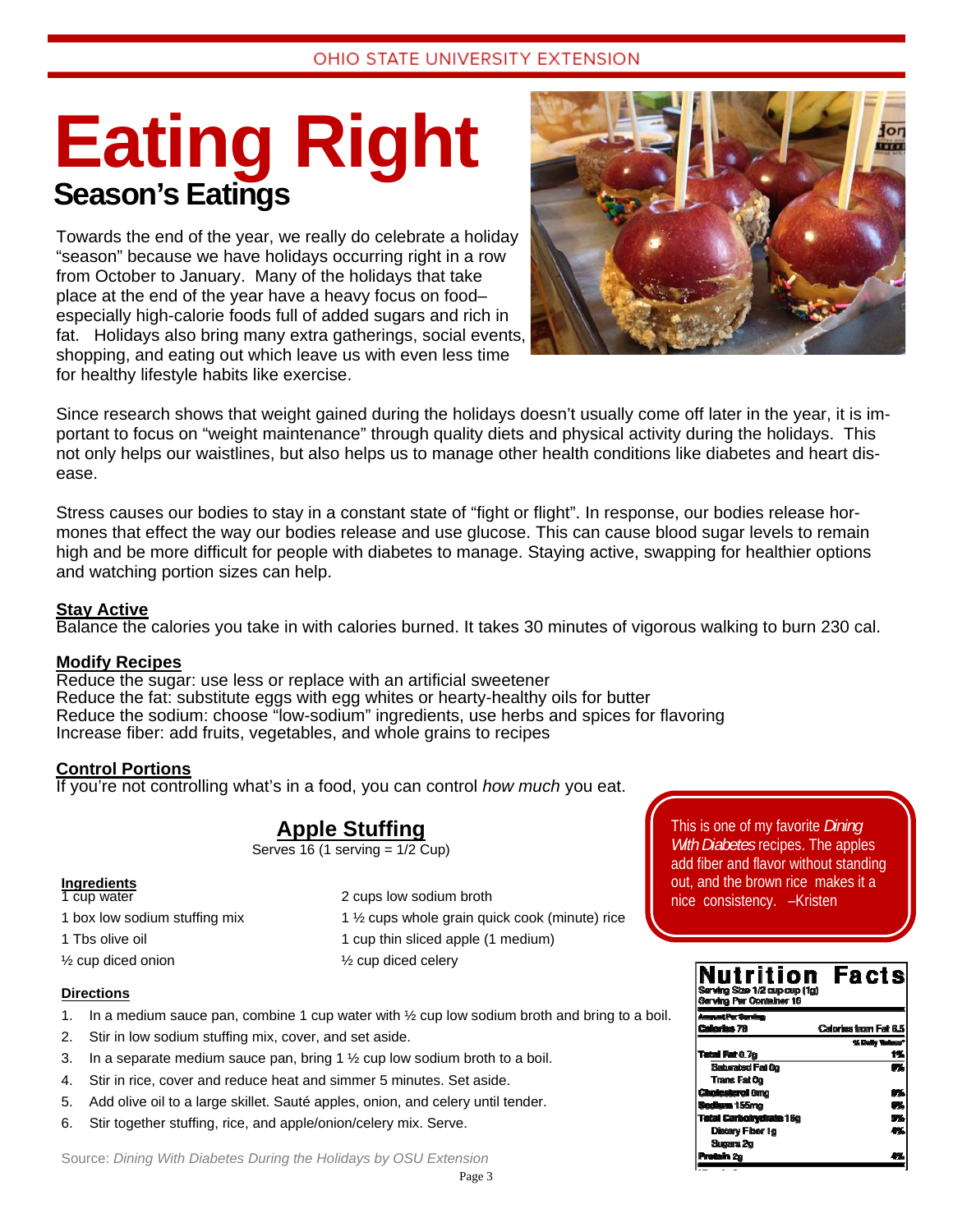### **Spending Smart The Changing Face of Philanthropy in Eastern Ohio**

*Mike Lloyd, Extension Educator & Assistant Professor, Community Development, Noble County*  Eastern Ohioans have always been generous. Disaster or illness strikes, we give generously of our time and resources. But the concept of organized philanthropy strikes many regional residents as foreign . . . something that the Rockefeller's or Bill Gates do . . . but not us!!

Historically, SE Ohio which includes 26 of the 32 Ohio Appalachian counties has been underrepresented in charitable assets. This region represents 29.5 percent of the state's counties, 10.5 percent of the state's population, but only 2.5 percent of the charitable assets and 2.7 percent of giving in the state. For illustration, Ohio's largest community foundation, The Cleveland Foundation, had approximately 4.8 times the assets and made about 2.6 times the gifts of all 132 foundations in SE Ohio combined.

Oil and gas development in the region may be a catalyst for the growth of organized giving in the portion of SE Ohio where shale development is occurring. New community foundation funds have been established in Harrison and Monroe Counties and the Guernsey County family of funds all have been consolidated under the umbrella of the Foundation for Appalachian Ohio. In Noble County, a local community fund, under the Marietta Community Foundation umbrella, has distributed nearly \$15,000 in grant to local non-profits and \$7,000 in scholarships since its creation in 2005.

These "baby-steps" in some of Ohio's smallest counties are long overdue and represent a positive sign in the region. The creation and maintenance of these local funds provides a seed from which long term growth in charitable giving may result. Hopefully some small portion of the region's new found oil and gas wealth will make its way into these funds to assure that the current gas wealth will help the region thrive for years to come.

**Charity is Giving, Philanthropy is Doing.** 

*Polly Loy, Extension Educator, Family and Consumer Sciences, Belmont County* 

Reaching out to others in need is as American as With increased income, comes the opportunity Apple Pie. Putting loose change in a donation bucket to help rebuild after a natural disaster, running in a 5K race for a cause, and providing canned goods to the local food shelter are all examples of charity. Giving is how we show compassion for our fellow man.

Charity usually focuses on short term goals and immediate relief while philanthropy is longer term with a mission. In the story – "Give a man a fish and he eats for a day. Teach a man to fish and he eats for a lifetime." – giving the man a fish is charity and teaching him to fish is philanthropy.

for increased charity and philanthropy and while most people cannot afford to donate a new wing to the local hospital, money pooled together for a cause can make a difference for a community. Local charitable foundations such as the **Noble County Community Foundation** (nccfohio.org), and **Foundation for Appalachian Ohio**, which serves 32 counties (appalachianohio.org ), provide the opportunity for donors to give in a variety of ways to support ongoing projects or even to establish an individual or family donor advised fund that can be directed to a specific purpose. *(Continued on p. 5)*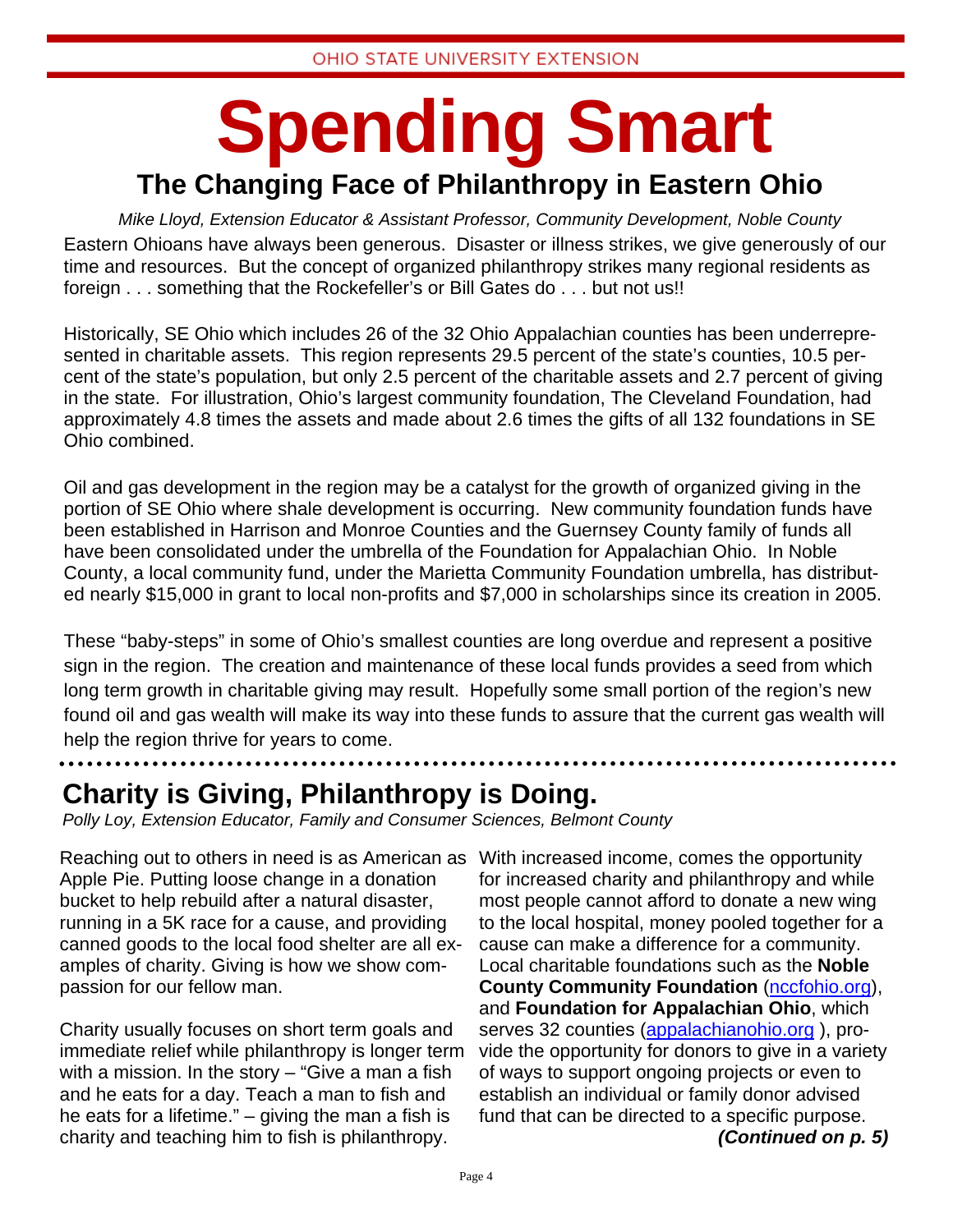#### OHIO STATE UNIVERSITY EXTENSION

#### *("Philanthropy" continued)*

Maybe your family can set up a scholarship fund for student artists or a fund to provide minigrants to schools for special educational opportunities. Using philanthropy to enhance a community creates a lasting legacy.

In addition to helping others, monetary donations can have tax advantages for the giver. According to the IRS, charitable contributions are deductible for taxpayers who itemize deductions. In order to be deductible, charitable contributions must be made to qualified organizations. The local community foundations listed above qualify as tax exempt organizations, but to determine if other charities you are interested in qualify, use **Exempt Organizations Select Check** on the IRS.gov website at this shortcut go.osu.edu/charity.

There are many ways to contribute money to a community foundation. Talk to your tax or financial adviser to find out if a charitable lead trust, remainder annuity, bequest or other of the many giving opportunities is right for your financial plan and future.

### **Kitchen Incubator Opportunity**

*Emily G. Adams, Extension Educator, Agriculture and Natural Resources, Coshocton County*

Ohio food law gives us several options for making and selling food products. Cottage foods are foods that can be made in your own home without having an inspection from the Ohio Department of Agriculture (ODA) or paying any type of license fee. There is a specific list of foods that can be produced and includes baked goods like breads, cakes and cookies as well as canned jams and jellies, candies, dry mixes for baked goods or dips, and a few others. A complete list can be found on the ODA website, agri.ohio.gov.

The reason that these foods can be made without a license is that they are not potentially hazardous, meaning that the risk of contamination that results in foodborne illness is very low. Any foods that have an increased food safety risk require licensing and

many require facilities that are outside of your home. Often this is because a critical temperature step is involved in the production of the food. Some examples of these types of foods are salsas or refrigerated cream pies. There is increased safety risk when canning foods other than jams and jellies or making foods that require refrigeration.

There is an exciting new opportunity for anyone interested in selling food that is not allowed to be made in your home kitchen. Kitchen incubators, sometimes referred to as shared commercial kitchens, offer equipment and preparation and storage space for rent. There are some wonderful well-established facilities such as ACENet (Appalachian center for Economic Networks) in Athens.

However, a new facility is being developed in South Zanesville through the Muskingum County Business Incubator (MCBI). MCBI covers a 7 county region including Muskingum, Coshocton, Guernsey, Noble, Morgan, Perry, and Licking counties. MCBI started as a multi-use facility, but is now focusing on agricultural businesses. This could result in a food hub for produce as well as processing to extend the shelf life, including dehydrating and freezing eventually.

There will be two kitchens at MCBI. The first is 925 square feet and the phase 2 kitchen will be 1600 square feet. There will be large steam jacketed kettles and plenty of oven space to produce large quantities of sauces and baked goods. Another benefit of working with MCBI is that they have expertise in helping develop businesses, so they will work with you to create a business plan and make sure that you are setting yourself up for success in your endeavors.

The facility is located at 2725 Pinkerton Lane, South Zanesville, Ohio 43701. If you have any questions about making and selling food from your home or at a facility like MCBI, please feel free to call your county Extension office.

Sources:

Ohio Department of Agriculture

http://www.agri.ohio.gov

Muskingum County Business Incubator http://www.mcbi.info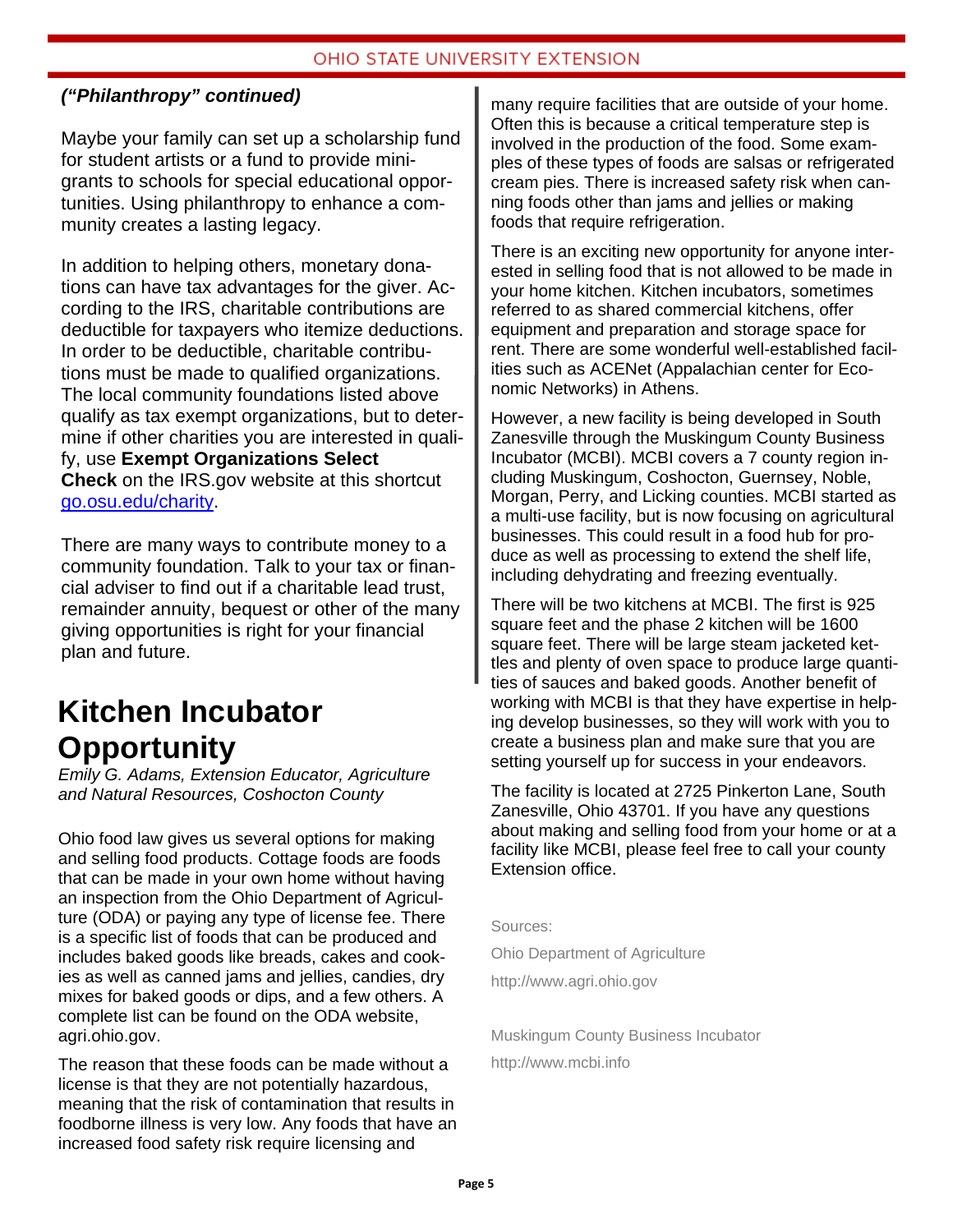### **Living Well The Neighborhood Pumpkin Patch:**

**More than Just Fun on the Farm** 

Written by: Cynthia R. Shuster, Extension Educator, Family & Consumer Sciences, Perry County

our daily lives, it's paramount to spend time together as a family. Common activities strengthen family bonds and build a strong foundation for nurturing, communicative, healthy relationships; those feel-good family moments.

Autumn provides opportunities for those feel-good family moments by enjoying the beauty of nature while learning about life on the farm through the neighborhood pumpkin patch. No matter what your age, there's something very special about visiting a pumpkin patch and what better way to strengthen your family than a fall family outing?

I don't know about you, but in my travels this fall, not a day goes by suggestions to increase time tothat I don't see an opportunity to visit a neighborhood pumpkin patch.

Amid all of the crazy busyness of Agritourism (income from agricul- <sup>3</sup> Pumpkin carving or decorated ture tourism) allows farm operations to boost their income by adding a variety of activities such as pick your own pumpkin, apple, or produce patches; haunted trail/scary maze; fun-centers with bounce houses and slides; barn parties; and petting zoos with lla- 9 mas, alpacas, goats, ducks, and geese. These activities bring out the "kid" in all of us.

> **Undeniably, what people go in search of in the neighborhood pumpkin patch are pumpkins. But, what people are really seeking is a good time, and a memorable family experience.**

In addition to the neighborhood pumpkin patch, here are a few gether with the family this fall –

- gourd contest
- Build a scarecrow Make a scarecrow together using at least one piece of clothing from every family member.
- Visit your local library for a variety of fall-themed books you can enjoy as a family.

*October 10, 2013 blog article found at http://livehealthyosu.com* 



*I visited a pumpkin patch with a few of my friends, enjoying the cider, pumpkin donuts, and festivities but, most of all, the chance to find out what was going on in each other's lives. Wishing you all a happy fall and your own unforgettable experiences this winter!* 

# **Upcoming Programs**

#### **Creating Family Glue**

Are you wondering about how to guide your family toward healthier eating? We'll share tips for "creating family glue" through stronger relationships and nutritious family meals. Bring the kids to prepare and enjoy a meal together!

10:00am Learn about what brings families together and simple ways to make it happen. Kids will learn about making healthier food choices. 12:00pm Enjoy a meal made with your family.

*For more information, call the Noble County Extension office at 740-732-5681.*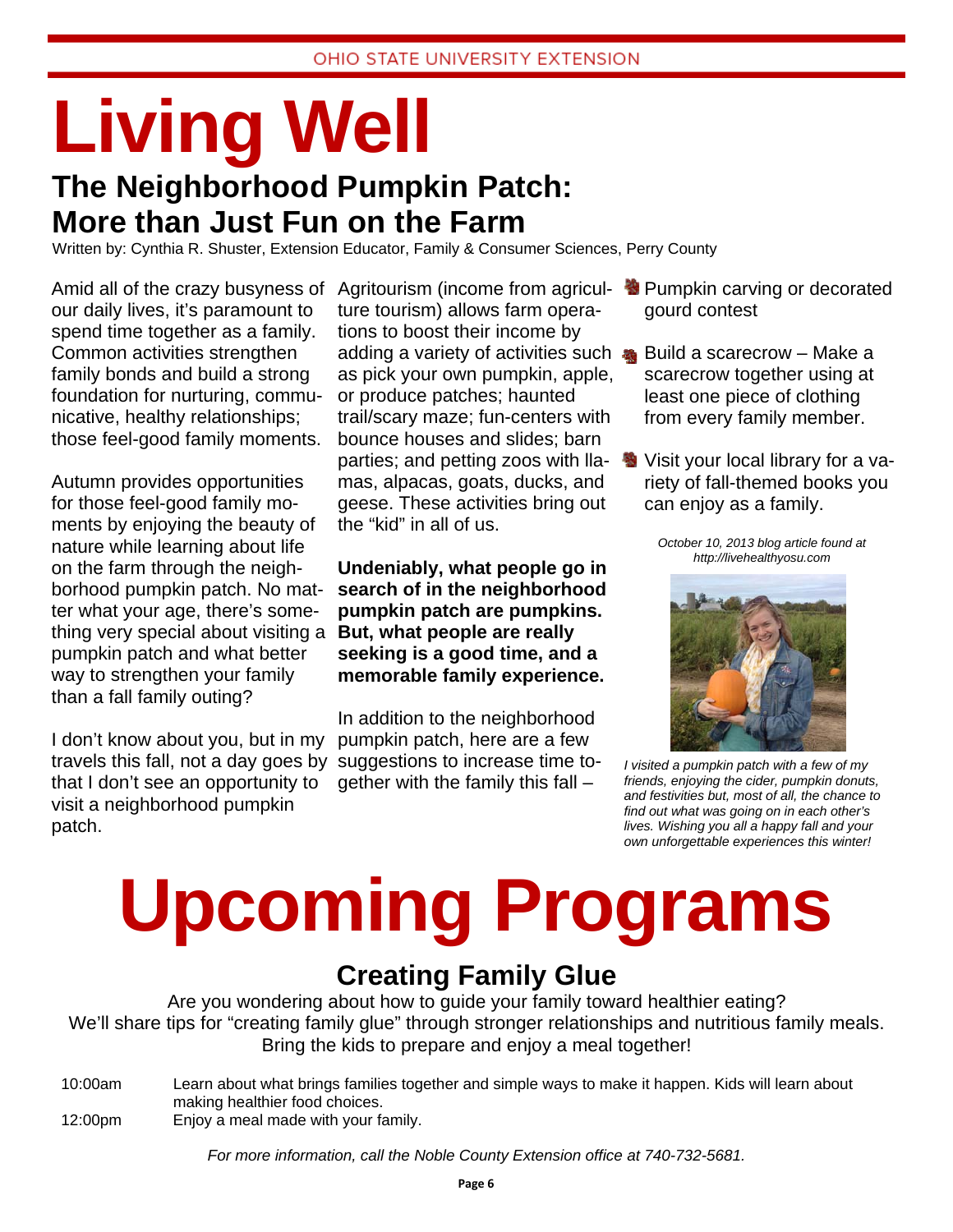### **Family and Consumer Sciences Clientele Information Sheet**

Please take a few minutes to complete this questionnaire. We look forward to providing you with research‐based information that will strengthen families and communities.

| <b>N</b> dille.<br>Address:               |      | Phone:      |  |
|-------------------------------------------|------|-------------|--|
| City                                      | Zip: | Cell Phone: |  |
| County:                                   |      | Email:      |  |
| <b>Business/Organization/Agency Name:</b> |      |             |  |
| Title/Position:                           |      |             |  |

Please check the areas below that you would be interested in receiving information/programming on in the future:

#### **Food Preservation**

Name:

- □ Canning Basics
- □ Water Bath Canning
- □ Pressure Canning
- □ Canning & Freezing Meats, Soups & Stews
- □ Jams and Jellies
- □ Drying Foods for Home Storage

#### **Food Safety**

- □ for ServSafe<sup>®</sup> certification
- $\Box$  for quantity cooking & volunteers
- □ for the home & workplace

#### **Financial Management**

- □ Basic Budgeting
- □ Stopping Spending Leaks
- □ Buying a Home

#### **Health and Wellness**

- □ Proper Handwashing
- □ Sun Safety
- □ Feeding Young Children
- □ Understanding Food Labels
- □ Dining With Diabetes

#### **Other**

- □ Parenting
- □ Staying Safe Online
- □ Relationships for Teens
- □ Child Development
- □ Building Stronger Families
- □ Other \_\_\_\_\_\_\_\_\_\_\_\_\_\_\_\_\_\_\_\_\_\_\_\_\_
- □ Other \_\_\_\_\_\_\_\_\_\_\_\_\_\_\_\_\_\_\_\_\_\_\_\_\_  $\Box$  Other  $\Box$

*Thank you for helping us better serve your needs.* 



Return form to: Kristen Corry, Extension Educator Family and Consumer Sciences OSU Extension Monroe/Noble Counties Email to corry.10@osu.edu Noble Monroe 740‐732‐5681 740‐472‐0810

CFAES provides research and related educational programs to clientele on a nondiscriminatory basis. For more information: http://go.osu.edu/cfaesdiversity.

Find us on Facebook: www.facebook.com/NobleMonroeFCS